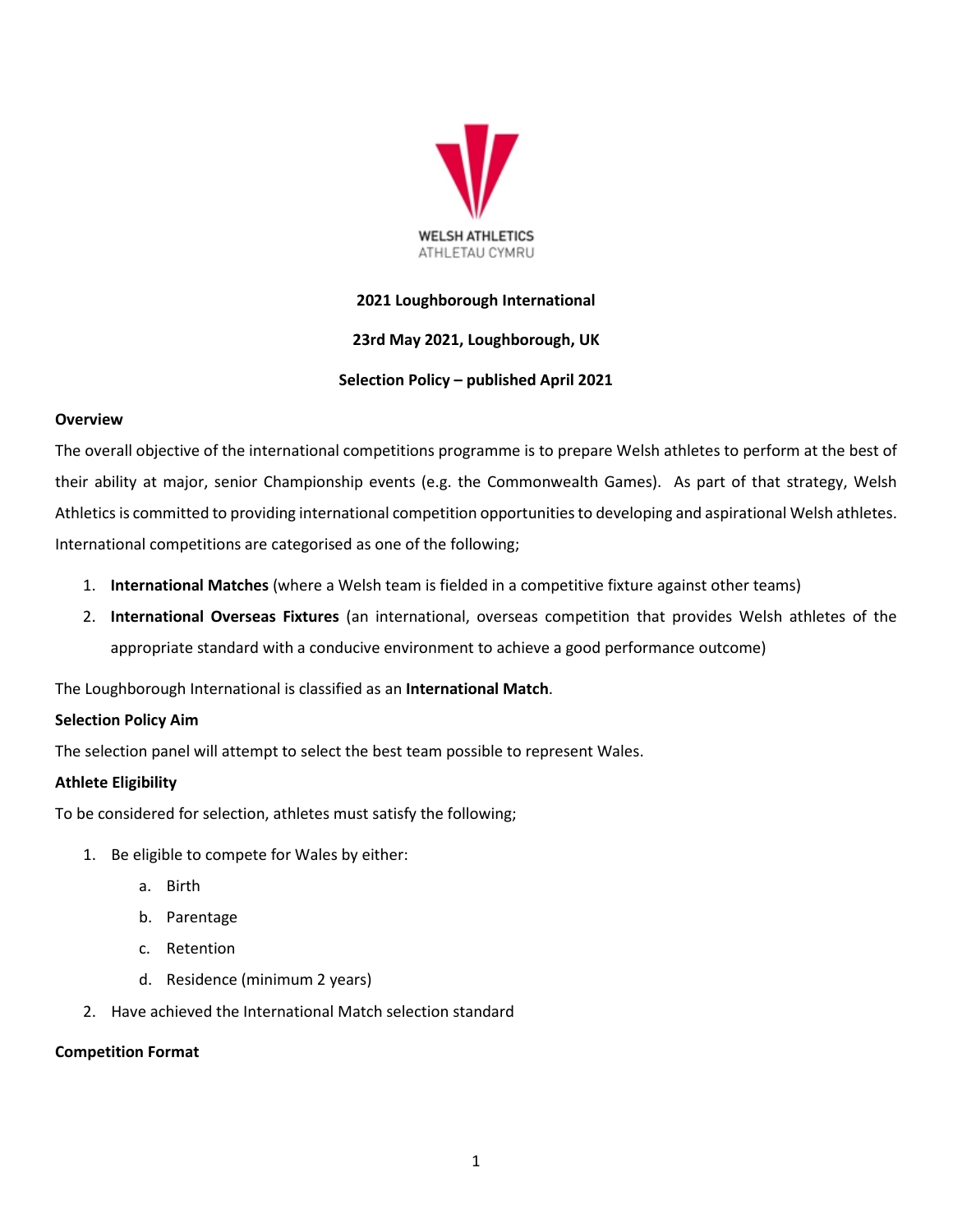In 2021, this fixture provides a senior age group competition for Wales (1 per event) against teams from England, Scotland, Loughborough University and GB juniors.

The following events will be contested:

## Men;

• 100m, 200m, 400m, 800m, 1500m, 3000m, 110m Hurdles, 400m Hurdles, 3000m Steeplechase, 4x100m, 4x400m, Long Jump, Triple Jump, High Jump, Pole Vault, Shot Put, Discus, Hammer, Javelin

# Women;

• 100m, 200m, 400m, 800m, 1500m, 3000m, 100m Hurdles, 400m Hurdles, 3000m Steeplechase, 4x100m, 4x400m, Long Jump, Triple Jump, High Jump, Pole Vault, Shot Put, Discus, Hammer, Javelin

## **Selection Criteria**

For consideration for selection, athletes must have achieved the International Match Standards (see separate document included on the Welsh Athletics website (competitions section) here - [Competing for Wales \(welshathletics.org\)](https://www.welshathletics.org/en/page/competing-for-wales)

# **Conditions**

The achievement of the International Match standards must conform with the following requirements:

- 1. Must be achieved in competitions organised or authorised by World Athletics, its Area Associations or its National Member Federations
- 2. Wind assisted performances (or performances where wind measurement was not available) will not be accepted
- 3. Hand timed performances in the 100m, 200m, 400m, 110m Hurdles, 400m Hurdles will not be accepted
- 4. Indoor performances for all events will be accepted

## **Selection Process**

The selection meeting will take place on **Monday 10th May 2021**. The International Match Selection Panel ("the Panel") will comprise of 5 voting members (2 members of the Coaching and Performance team, 2 independent panel members (Track & Field Committee) and 1 of the nominated team mangers for the event) and an independent observer(non-voting).

# **There is no obligation to fill all available positions.**

There is no automatic selection for this event. In coming to its decision, the Panel will consider the following criteria (in no particular priority order):

- 1. Current form (2020 2021 season's best performance and depth of performances above the selection standard)
- 2. 2019 form (performance and depth of performances above the selection standard)
- 3. Future potential at senior level (and associated progression / development)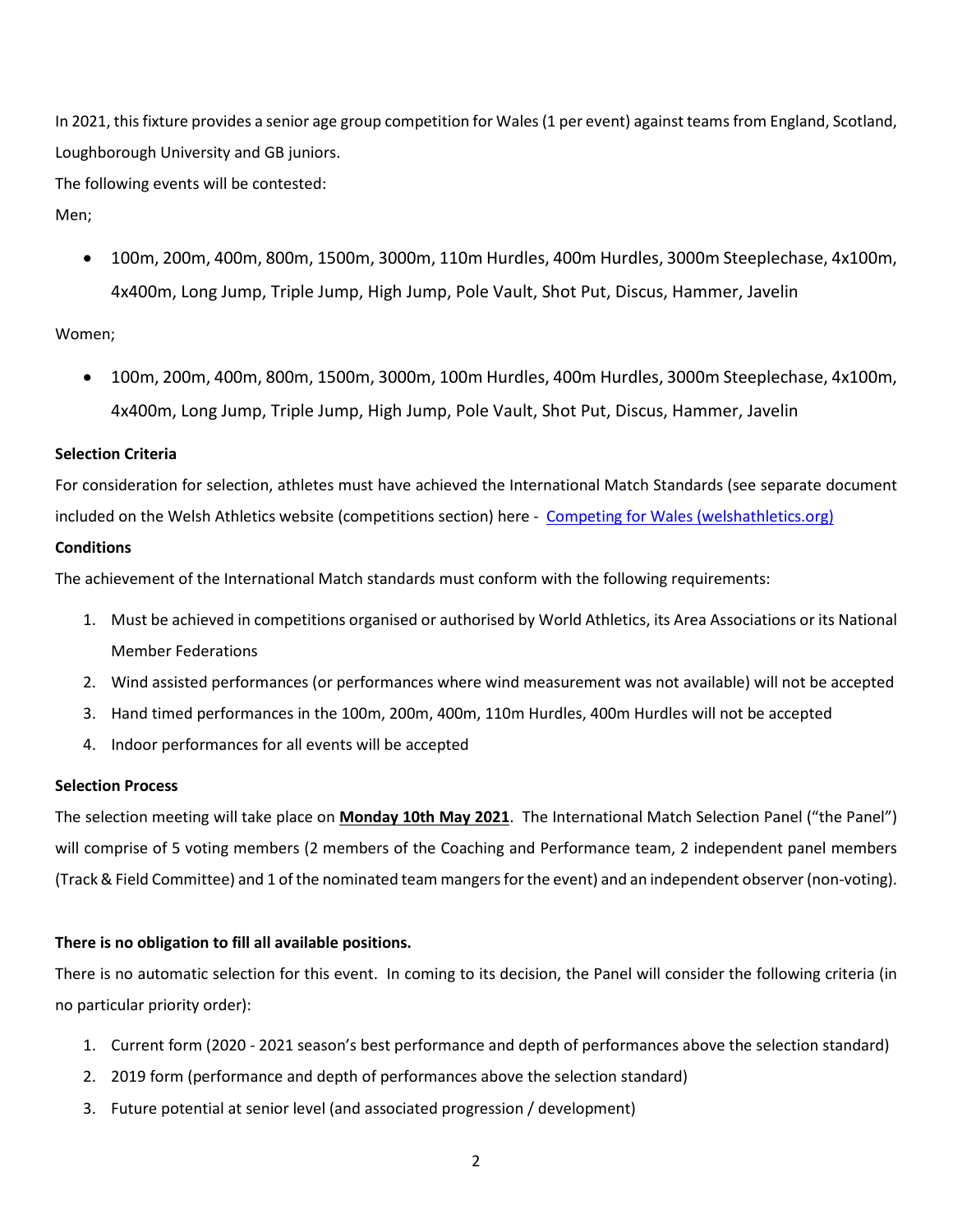- 4. Head to head competitive records
- 5. Previous / other Championship performances
- 6. Injury status
- 7. Athletes who are supportive of Welsh Athletics
- 8. Any other factors that, in the panel's opinion, give Wales the best chance of success in the match

Selected athletes will be informed by e-mail by Wednesday 12th May. The team will be announced on Friday 14th May 2021.

Welsh Athletics is committed to offering equal opportunities to all of the athletes in Wales. Any Welsh athlete is eligible to be selected and will be considered as part of the selection process, providing they have achieved all that is laid out within this selection policy. Welsh Athletics will not discriminate in the selection of any athlete on the basis of any protected characteristic

#### **Covid Protocols**

All athletes and Support Staff will be required to undertake a Covid Lateral Flow Test in the 72 Hour Period proceeding this event, confirmation of a negative result must be provided. Welsh Athletics will distribute a test kit to all athletes and support staff, the test must be completed and confirmed before travelling to this event (this is subject to any changes in line with Government Guidelines).

All athletes selected will be subject to Government Guidance at the time of this event in respect of dispensation to travel and compete.

#### **Appeals Process**

There shall be no right of appeal to the selection of the Welsh team made by the Panel.

## **De-Selection Process**

De-selection of an athlete may occur following;

- 1. Failure to achieve the standard fitness testing protocols
- 2. Failure to adhere to the Welsh Athletics athlete code of conduct

In the event that an athlete sustains an injury following acceptance of their position on the team, they are required to inform the Team Leader immediately.

#### **Confirmation of Team Staff**

The following positions will be confirmed by the Panel following the selection of the athletes: